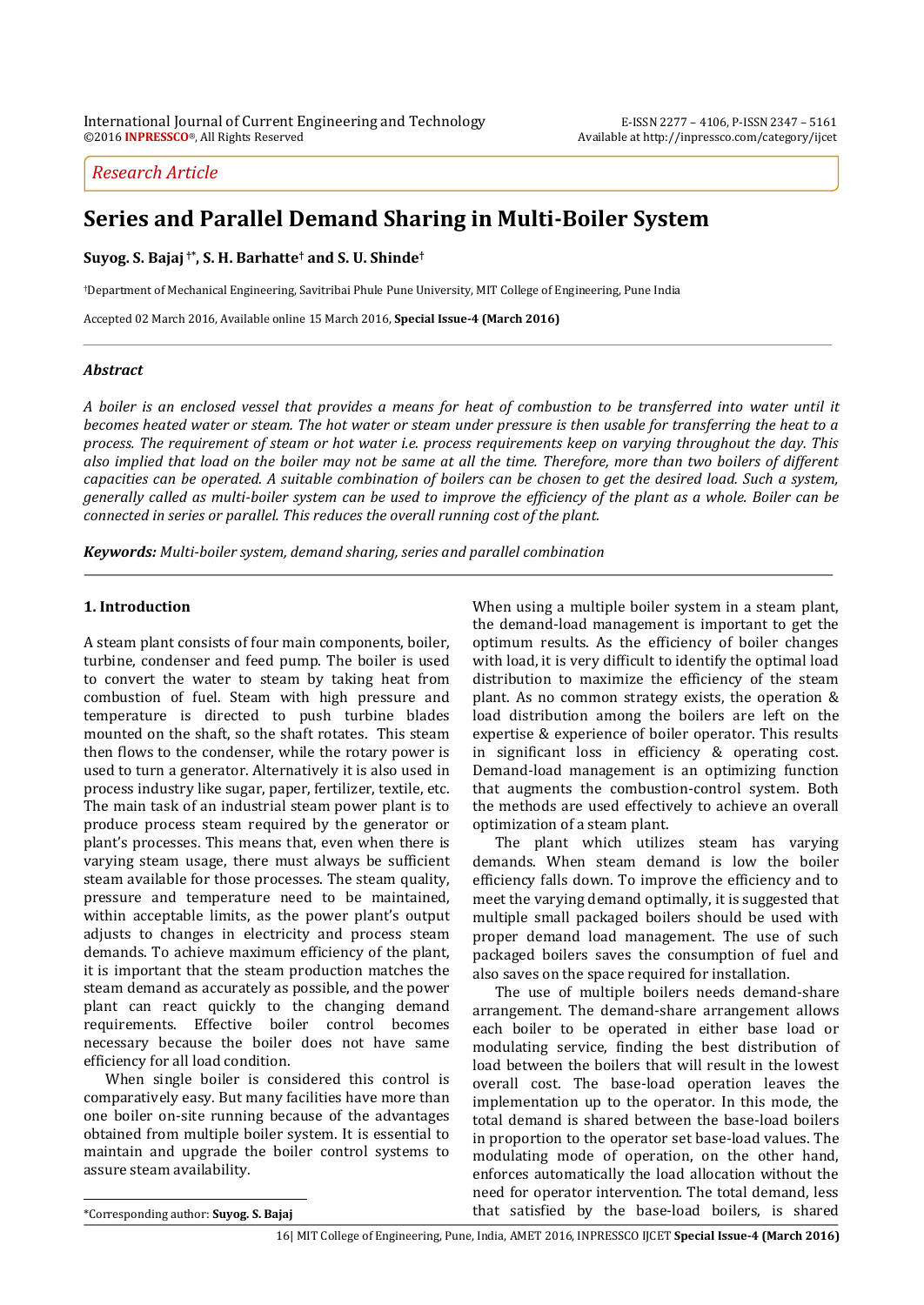between the modulating boilers in proportion to their capacities. The flexibility of the control module is such that one combination of boiler modes can be applied dynamically tithe boiler plant. (A.R.C. Tuck and W.L.H. Hallett, *et al*, 2012)

 In boiler plants, the most effective load allocation is not based on a simple operating decision but on realtime calculations taking into account the following:

- Operating safety margins
- Load fluctuations
- Required shut-down characteristics
- Boiler capacities

A further important decision involves the demand sharing methodology, which can be either parallel or series, depending on plant requirements.

### **2. Boiler System**

A boiler is an enclosed vessel that provides a means for combustion heat to be transferred into water until it becomes heated water or steam. The hot water or steam under pressure is then usable for transferring the heat to a process. Major losses occurring in the boilers are stack loss, unburned fuel loss, and radiation loss. To achieve maximum efficiency these losses have to be maintained at minimum level. The primary purpose of any boiler control system is to manipulate the firing rate so that the supply of steam remains in balance with the demand for steam over the full load range. In addition, it is necessary to maintain an adequate supply of feed water and the correct mixture of air and fuel for safe and economical combustion. As the load falls, so does the value of the mass flow rate of the flue gases through the tubes. This reduction in flow rate for the same heat transfer area, results in lower flue gas exit temperature and lower sensible heat loss. The maximum efficiency of the boiler does not occur at full load, but at about two-thirds of the full load. If the load on the boiler decreases further, efficiency also tends to decrease because, reduction in flow rate also results in lower degree of turbulence and subsequent increase in excess air requirement for complete combustion. This results in higher sensible heat loss. Lower load also results in increase in percentage radiation loss, as the same surface area is exposed for surface radiation. Due to these behaviors, efficiency initially increases with decrease in load and then decreases. The effective output of boiler also depends on selection of right boiler for a particular purpose. Boilers are manufactured in various designs and sizes, depending on characteristics of the fuel used and the heating output. Some boilers are only capable of producing hot water while others are designed to produce steam. The basic purpose of a boiler is to convert chemical energy into thermal energy. (M.W. van de Weerdhof, et al; Martin Miltner *et al*, 2006)

## **3. Control Systems**

Dynamic behaviour of a boiler accompanying with improper control systems may cause damage to the

boiler. Sudden increase or decrease in the steam demand causes corresponding reduction and increase in the steam pressure inside the boiler respectively. This pressure causes swell and shrink phenomenon on the water side. Improper management of pressure and water level makes control systems to work in wrong direction and with some inherent time lag.The efficiency of a boiler system is important in several ways. The constantly rising cost of fuel used means that by increasing the efficiency by several percent, substantial savings can be made on a yearly basis. By maximizing the amount of energy extracted from the fuel, not only does the fuel usage decrease and thereby reduce cost but it also has a significant effect on the emissions from the system. Improving the efficiency of the combustion process can severely reduce the amount of harmful compounds in the flue gas. (K. J. Astrom, R. D. Bell, *et al*, 2009 ; Mehdi Parsa, Ali Vahidian Kamyad and Mohammad Bagher Naghibi Sistani, *et al*, 2004)

### **4. Control Strategy in Multiple Boiler System**

In a multi-boiler plant, demand-load management optimizes the distribution of steam demand among the units and adjusts the overall output to meet working requirements. One of the strategies used for load management is Parallel or Series Demand Sharing.

 In parallel demand sharing, the available boilers share the total demand simultaneously by taking up an equal firing rate to meet the load. On load increase, the firing rate of all modulating boilers will increase equally until the load requires an additional boiler. At this point, the firing rate of the active boilers decreases to compensate for the firing rate of the newly started boiler. Figure 1 explains the process for an increase of load. Parallel modulation is generally implemented for steam boilers. It offers the most effective control when relatively steady process loads are available. As the system modulates the boiler plant to adjust the common header pressure to the required set point, a smoother response to changing load conditions is performed by the controller.

 Series demand sharing allocates loads by normally forcing one boiler at a time to modulate in order to satisfy the demand and is most effective when used with the Euro herm demand schedule control module. On load increase, the firing rate of the modulating boiler will increase until the load requires an additional boiler. At this point, a new boiler is started and becomes the modulating boiler. The other active boilers are ramped to their optimum firing rate. Figure 2 explains the process for an increase of load. Series modulation is generally implemented for hot water systems or fluctuating steam loads. This mode allows faster individual boiler response to plant conditions as the boiler pressure is adjusted to the required set point. To decide the optimum strategy for incorporating multiple boilers in steam plant two strategies for the demand load management i.e. series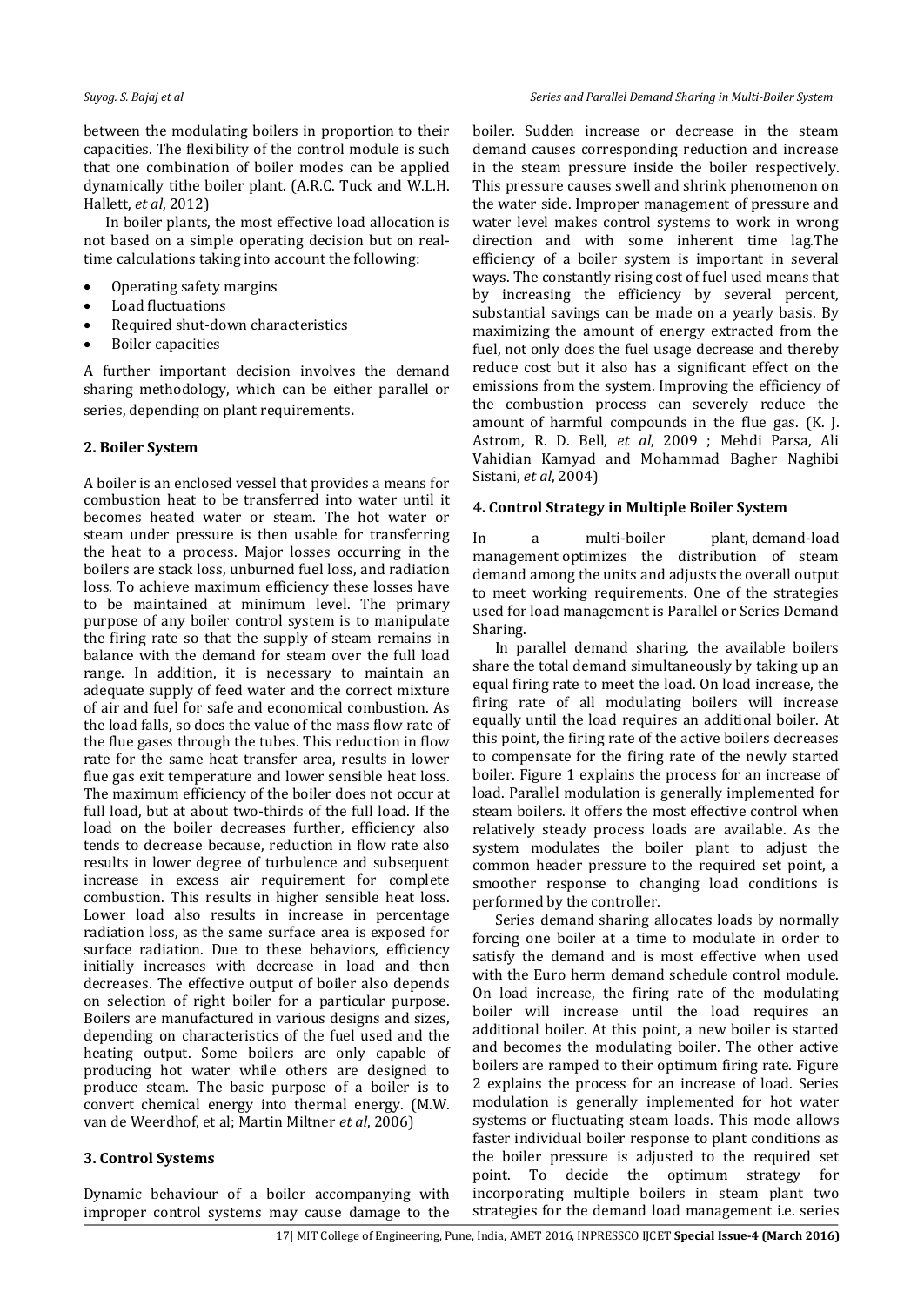and parallel are considered. (Hjalti Kristinsson, Sofie Lang, *et al,* 2010)

Strategy 1: The two boilers where one of the boilers is operating at maximum load and the other boiler is operating with modulating load to meet the demand fluctuations. This is known as series demand load management. The boiler one operating at fixed maximum load has maximum firing rate i.e. it uses maximum fuel for combustion. This is called as the lead boiler. The modulating boiler adjusts its fuel firing rate according to requirement. This one is called as lag boiler. The total fuel consumed to meet the requirement of plant is calculated as follows

Total fuel fired = (fuel fired in lead boiler) $_{\text{maximum}} +$  (fuel fired in lag boiler $)$ <sub>modulating</sub>

As the boiler one is operating at maximum load utilizing its full capacity the steam delivered by this boiler will be equal to its maximum quantity. Thus while deciding the load on next boiler this maximum steam quantity is deducted from the total steam demand.

#### Load on lag boiler = (total load) – (load on lead boiler)

Strategy 2: For the same two boilers next strategy is employed i.e. parallel load management. In this case both the boilers are fired equally and both the boilers are modulating to meet the demand of plant as per requirement. Unlike series management this method does not have one lead and one lag boiler but both the boilers distribute the load equally. It is known that the efficiency of boiler is maximum not at the maximum load but at the two third of the total load. So if both the boilers are operated at a load less than maximum load, increase in the efficiency is expected. The fuel fired for the two modulating boilers is calculated and the summation gives the total fuel fired to produce required steam.

Total fuel fired = (fuel fired in boiler1) $_{modulating}$  + (fuel fired in boiler2)<sub>modulating</sub>

Both the boilers here are equally fired and so the load is equally distributed on these boilers.

Load on boiler  $1 =$  Load on boiler  $2 = (0.5^* \text{ Total load})$ 

After these two strategies are developed, they are analyzed with two cases of increasing load condition and decreasing load condition. The results in both cases for these strategies are compared and final conclusion is drawn. In the parallel strategy, the load on boilers increases or decreases simultaneously when the demand increases or decreases. But this is not the case for series strategy and its explained below.

#### Case 1

Initially the lead boiler is operating at the 100% load and the modulating boiler is operating at its minimum load. As the demand of steam requirement increases the load on modulating boiler increases beyond minimum value.

#### Case 2

As the load requirement in plant decreases the load on the modulating boiler decreases first until it reaches its minimum value for that boiler. Later the load on lead boiler starts decreasing till the total output from boilers equal the total demand.

### **5. Experimentation Results**

So far, experimentation done on two boiler having capacity 15 TPH and 18 TPH the following results are obtained.

Two strategies were developed for load management and studied under this project namely,

- Series demand load management
- Parallel demand load management

**Table 1:** Fuel Consumption for Various Strategies and Conditions in Multiple Boiler System

| Case                  | Fuel consumption |
|-----------------------|------------------|
| Increasing load<br>1. |                  |
| • Series strategy     | $4067$ kg        |
| • Parallel strategy   | 4292 kg          |
| Decreasing load<br>2. |                  |
| • Series strategy     | 1822 kg          |
| • Parallel strategy   | 1942 kg          |

**Case 1:** Here the multiple boiler system is analysed under the increasing load condition.





18| MIT College of Engineering, Pune, India, AMET 2016, INPRESSCO IJCET **Special Issue-4 (March 2016)**